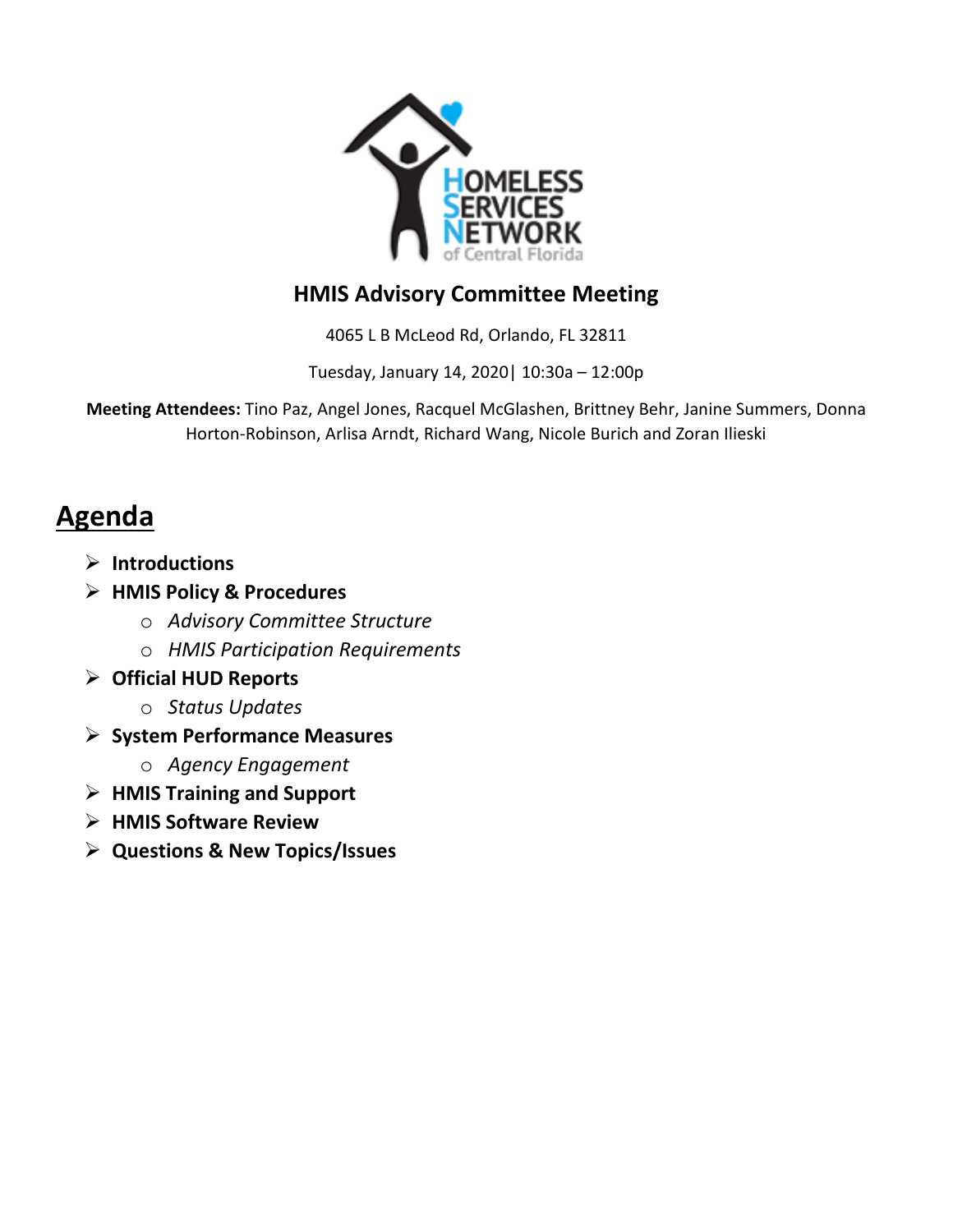# **Meeting Summary**

## **[Introductions]**

Meeting led by Tino Paz, HMIS Operations Manager. Meeting attendees conducted self-introductions.

### **[HMIS Policies and Procedures]**

- *Formalizing HMIS Advisory Committee Structure*
	- $\circ$  A participation profile handout was provided to attendees to gather information about any persons interested in filling a position or becoming an official voting member of the committee.
		- **Positions to be filled include: Chair, co-chair, and a scribe**
		- **Positions will be for a year term and renewable up to three years**
		- Can self-nominate
		- **If allocatly would like to see a mix of representatives across all jurisdictions, project types,** funding sources, and persons involved with other CoC committees
	- *HMIS Participation Requirements: Formerly the Inclusion/Exclusion Policy*
		- $\circ$  Meetings attendees conducted a review of the updated draft of the HMIS Participation and Eligibility Requirements
		- o Participation Requirements Summary:
			- Must be engaged with the CoC as a whole (meetings, training, committee)
			- **Engagement with the Coordinated Entry System**
			- The agency/group should have an established history of providing or involvement with homeless services and programs
			- Agency/group must be legally established (further detail provided in a-d of the draft)
			- This policy must first be reviewed, then upon receipt and approval of the partnership application, a Agency Partner Agreement must be signed
			- Agree to terms of how HMIS data may be used (further details provided in a-b
			- Agree to terms of legal compliance
			- Agree to "active" presence across the CoC
		- o Terms of Agreement
			- Required HMIS training for all request access; user agreement must be reviewed/signed
			- **E** Appointment of an Agency Liaison for each partnering agency
			- Adherence to the HMIS Security Plan
			- Adherence to standards for applicable project types
			- Adherence to data quality and performance thresholds
			- **Agreement to monitoring participation**
			- Adherence to additional applicable data sharing agreements
		- o Potential Grounds for Exclusion
			- Adequate reason to believe partnership could be harmful to the well-being of individuals, groups, or the community as a whole (i.e. ill-intent, personal interest)
			- **Service non-delivery**
			- **Filter Fraud/criminal activity**
			- **Misrepresentation**
			- **•** Discrimination
			- Inability to provide on-gong and reliable services
		- o Application Process
			- **This portion of the draft is still under development**
		- o Appeals Process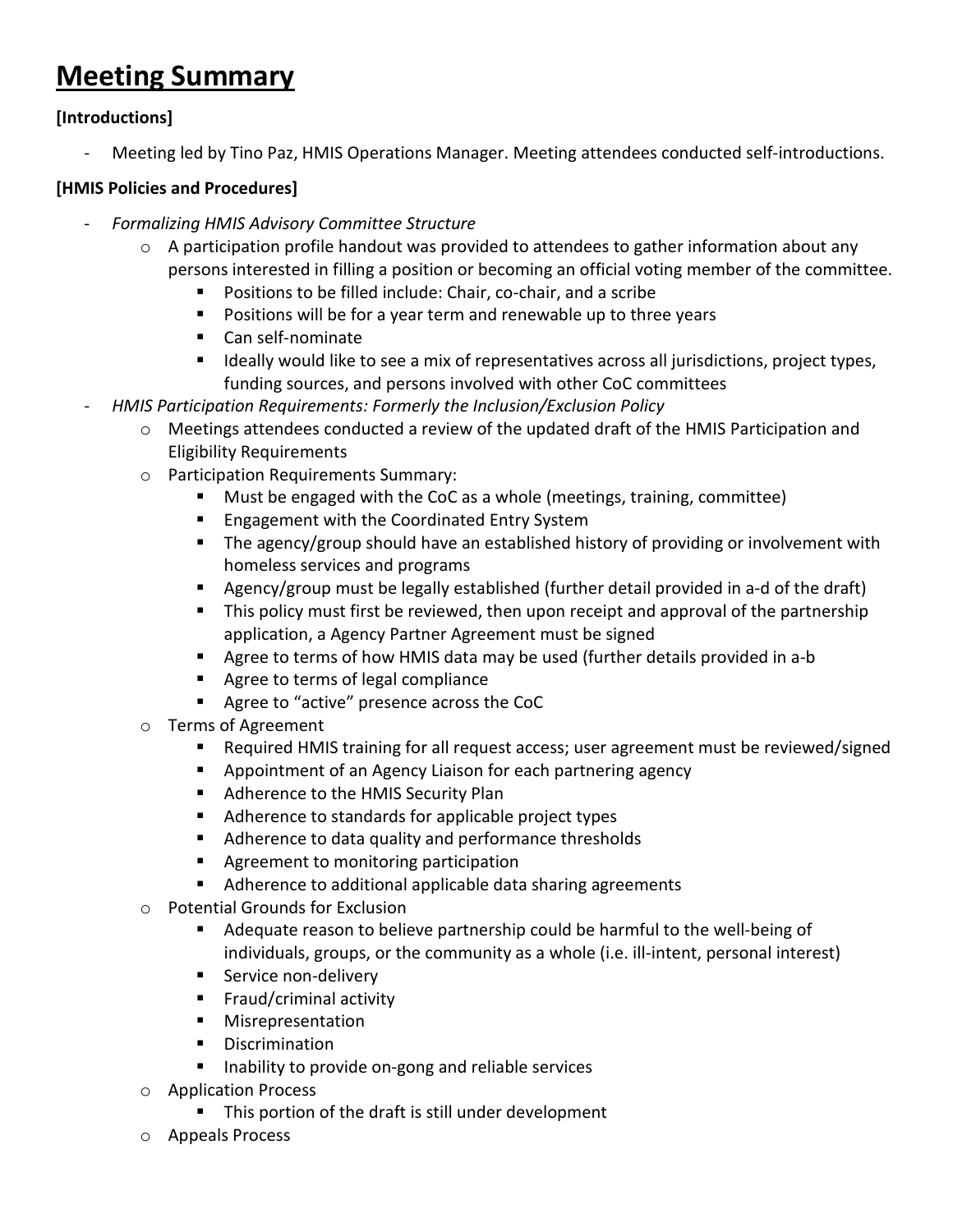- Items  $1 4$  outline the process for an applicant making an appeal for additional review in the event that the initial application was denied.
- $\circ$  Comments/feedback from attendees  $\rightarrow$  to be reviewed
	- **Zoran Ilieski:** In reference to the *Potential Grounds for Exclusion*, can the funding source be a reason for exclusion?
	- **Donna Hortan-Robinson:** In reference to *Participation Requirements (section 4c)*, can the language be tweaked to apply to ALL groups and not just faith-based organizations?
	- **Brittney Behr:** In reference to *Participation Requirements (section 4d)*, can we revisit what "social enterprises" refers to in this context?
	- **There were no concerns or questions regarding terms of the agreement section.**
	- **There we no concerns or questions regarding the appeals process section.**

# **[Official HUD Reports]**

- Point in Time Count (PIT)
	- o The Point in Time Count is taking place on January 22, 2020. If you or your agency have not signed up to participate and complete a training, it is encouraged that you do so.
	- o PIT data is due to HUD by April 30, 2020.
- Housing Inventory Count (HIC)
	- $\circ$  The HIC coincides with the PIT count. All agencies with bed inventory of any time are required to report to the HMIS Lead team to ensure the overall CoC HIC count is accurate for reporting. Two remote training sessions will be held for those "bed agencies" to review HIC changes and walk participants through the process of assisting with providing updates to the HIC count.
	- o HIC data is due to HUD by April 30, 2020.
- System Performance Measures
	- $\circ$  If your agency has not received any communication from Brittney Behr, the HMIS Lead's Data Analyst, then that means data for your agency has not raised any red flags across the reports. If you have received a communication, please make it a priority to help our CoC address concerns regarding outcomes for your agency in the System Performance Measures.
	- $\circ$  System Performance Measures are due to HUD by February 28<sup>th</sup>, 2020.

## **[System Performance Measures]**

- Meeting attendees had the opportunity to review outcomes and trends across the System Performance Measures from the previous years.
- Meeting attendees had the opportunity to review *preliminary* data for this year's System Performance Measures  $\rightarrow$  not to be shared or made public in any way as this data is likely to fluctuate prior to final submission to HUD.
	- o If your agency has not received any communication from Brittney Behr, the HMIS Lead's Data Analyst, then that means data for your agency has not raised any red flags across the reports. If you have received a communication, please make it a priority to help our CoC address concerns.

# **[HMIS Training and Support]**

- Regular monthly training sessions are being offered. Please check dates for upcoming training opportunities, which is available on our website at: [www.hmiscfl.org.](http://www.hmiscfl.org/) Check the calendar of events, and register for training sessions via the training link: [www.hmiscfl.org/training](http://www.hmiscfl.org/training)
	- o New User Training
		- Intended for new users or current/former users needing an in-depth walkthrough of the system
	- o Refresher Training